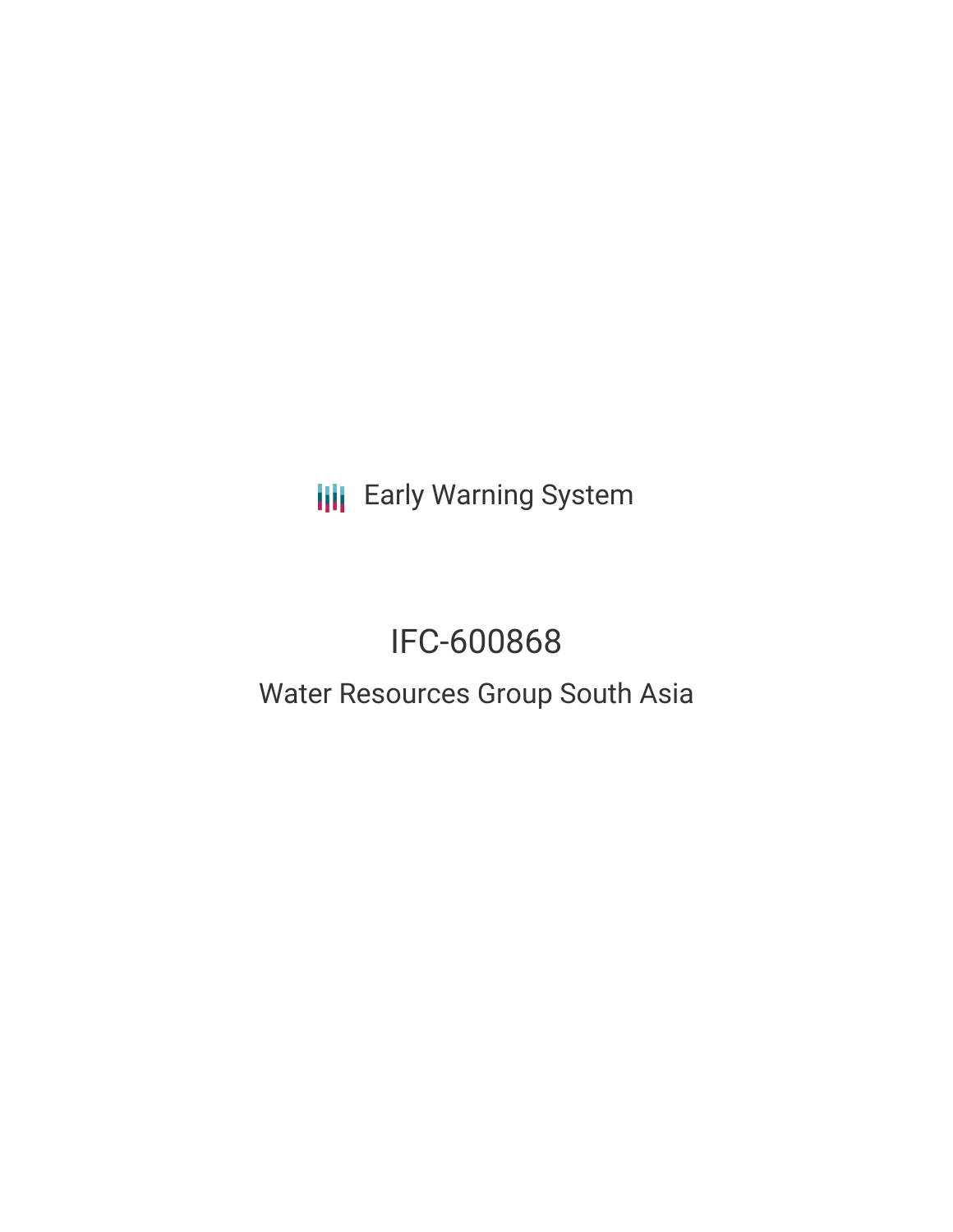

IFC-600868

## **Quick Facts**

| <b>Countries</b>               | India                                   |
|--------------------------------|-----------------------------------------|
| <b>Financial Institutions</b>  | International Finance Corporation (IFC) |
| <b>Status</b>                  | Active                                  |
| <b>Bank Risk Rating</b>        | U                                       |
| <b>Voting Date</b>             | 2015-09-01                              |
| <b>Sectors</b>                 | <b>Climate and Environment</b>          |
| <b>Investment Amount (USD)</b> | \$3.90 million                          |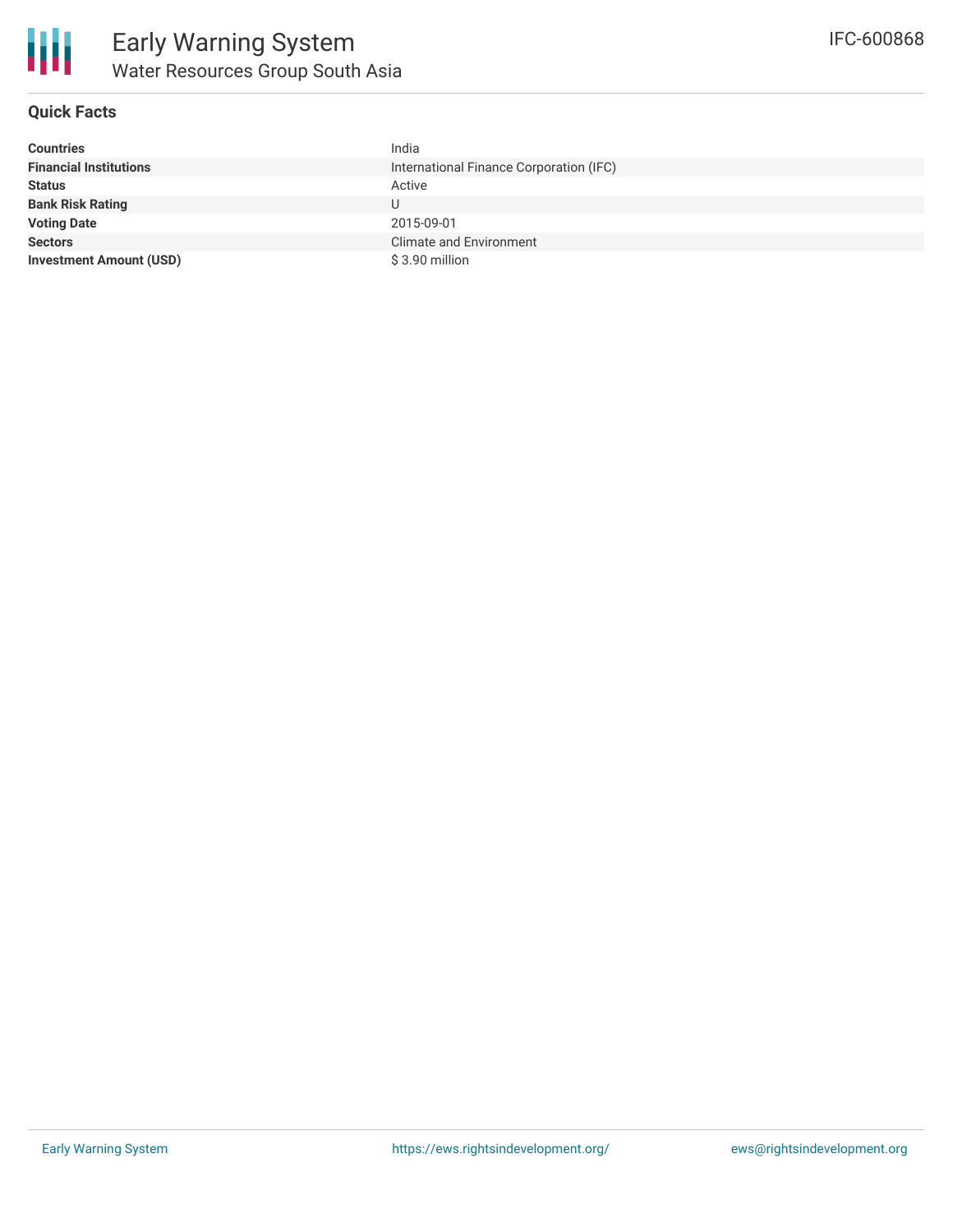

## **Project Description**

2030 WRG is a public-private-civil society partnership, established in 2008. The objective of 2030 WRG is to accelerate water reforms and generate action to ensure water does not become a barrier to economic growth, while ensuring long-term environmental and social sustainability.

The program covers activities in line with the 2030 Water Resources Groups (2030 WRG) A-C-T approach of operation:

(1) Analysis - Developing hydro-economic analysis to highlight the macro water issues and catalyze water sector transformation and collective action;

(2) Convening - Bringing together public & private sectors, community organizations, development agencies and international organizations in structured discussions for identifying solutions for water resources management through Multi-Stakeholder Platforms and identified workstreams for engagement;

(3) Transformation - Implementing/ enacting policy, incentives, technical, financial, or governance-related water solutions through local stakeholders.

The choice of priorities and initiatives to champion are determined by the Multi-Stakeholder Platform.

2030 WRG does not itself implement the identified solutions on the ground. However, it enables the formation of partnerships, identification of implementing entities, and unlocking of funding, in tandem with the members of its Multi-Stakeholder Platforms, so that implementation can be carried out effectively.

Current program for South Asia covers four engagements Ganga/ Uttar Pradesh, Karnataka, Maharashtra and Bangladesh.

#### GANGA/ UTTAR PRADESH:

The Ganga/ U.P. engagement focuses on pollution reduction and water use efficiency:

(a) Municipal & Industrial Wastewater Treatment and Reuse: (1) Improving the enabling conditions for wastewater treatment and reuse models, and/or (2) area-based wastewater treatment action plans (e.g., Hindon river).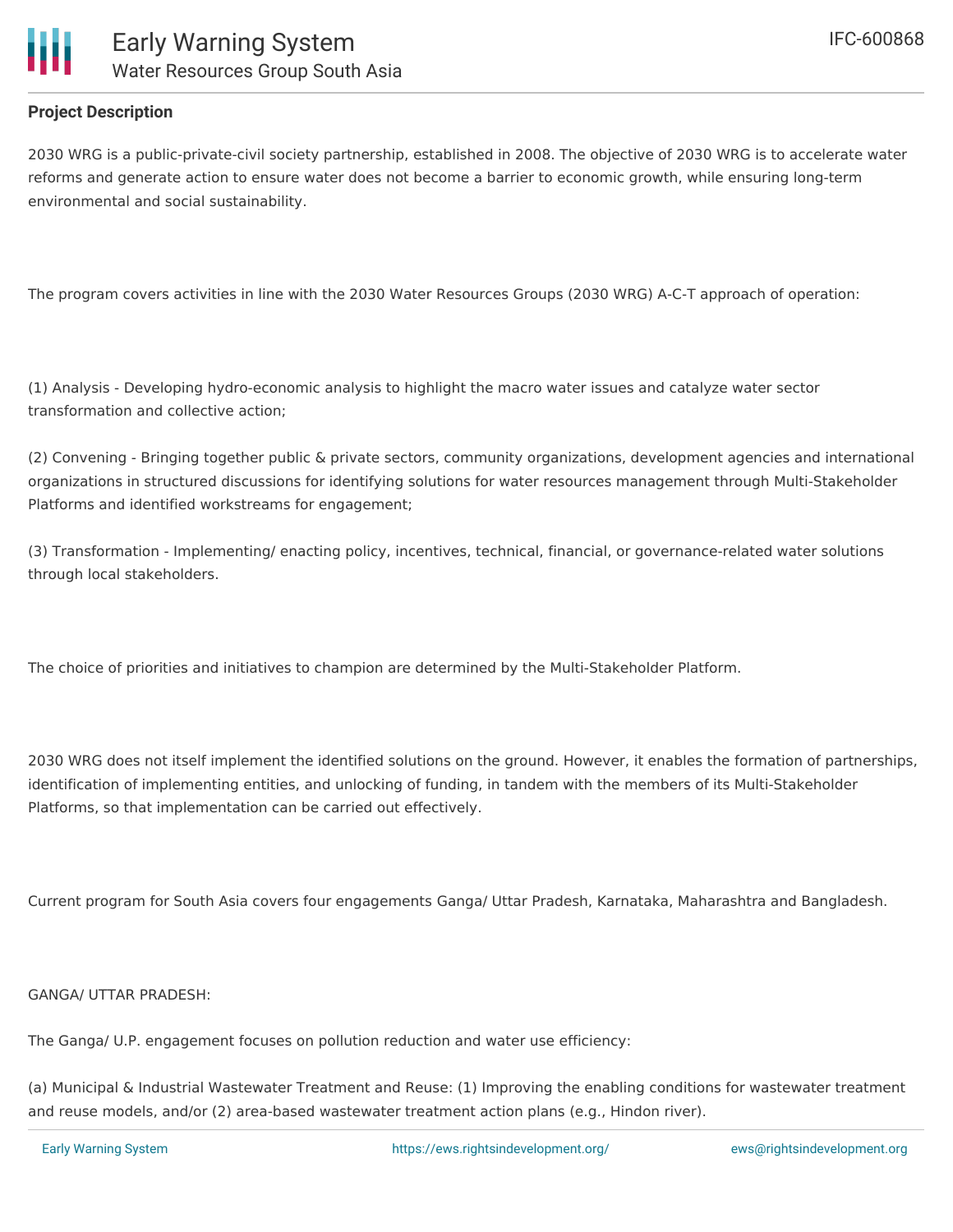## **People Affected By This Project**

The program aims to reduce the water demand-supply gap in select areas, currently covering the states of Maharashtra, Karnataka, and Uttar Pradesh/ Ganga in India, as well as Bangladesh.

The success of this program will be assessed against:

- New instruments/solutions catalyzed through Multi Stakeholder Platforms (MSPs) and under implementation through thirdparties

- Partnerships: MSPs operational with established governance

- Knowledge Development: Development of robust and scientific data and info, incorporating hydro-economic cost-, benefitand risk-based analysis, to guide the development of solutions

This is done by designing multi-stakeholder partnerships for closing the water gap through solutions and instruments which take the form of:

- Demonstration projects to pilot innovative approaches
- Large-scale programs to unlock investments in infrastructure and technology
- Policy/ regulatory reforms covering incentives as well as institutional, governance and/or tariff improvements
- Optimization of public and private funding through appropriate financing mechanisms.

Impacts will vary by country/ state according to the specific solutions prioritized by the MSPs, but will always fall within the following four physical impact categories:

- (1) Reduced fresh water usage (cubic meters/ year);
- (2) Gross agricultural value add per m3 fresh water used (\$);
- (3) Increased cost-effective water storage (cubic meters);
- (4) Reduced discharge of untreated wastewater/ polluted water (cubic meters/ year).

To measure the impact on improved water resource management policies and governance, a "water governance score" is included as an additional key impact indicator.

Although national/ state governments serve as the "entry" client for 2030 WRG's engagement in any country/ state, this program will convene private sector, in addition to government and civil society, as key actors for the development and implementation of solutions, and leverage the strengths of the private sector as a solution provider and innovator.

NOTE: The mandate of 2030 WRG is to act as a catalyst, but for priority initiatives to be identified and implemented through the Multi-Stakeholder Partnerships. Hence the choice of which programs/instruments/solutions are developed is influenced by, but outside the direct control of, this program.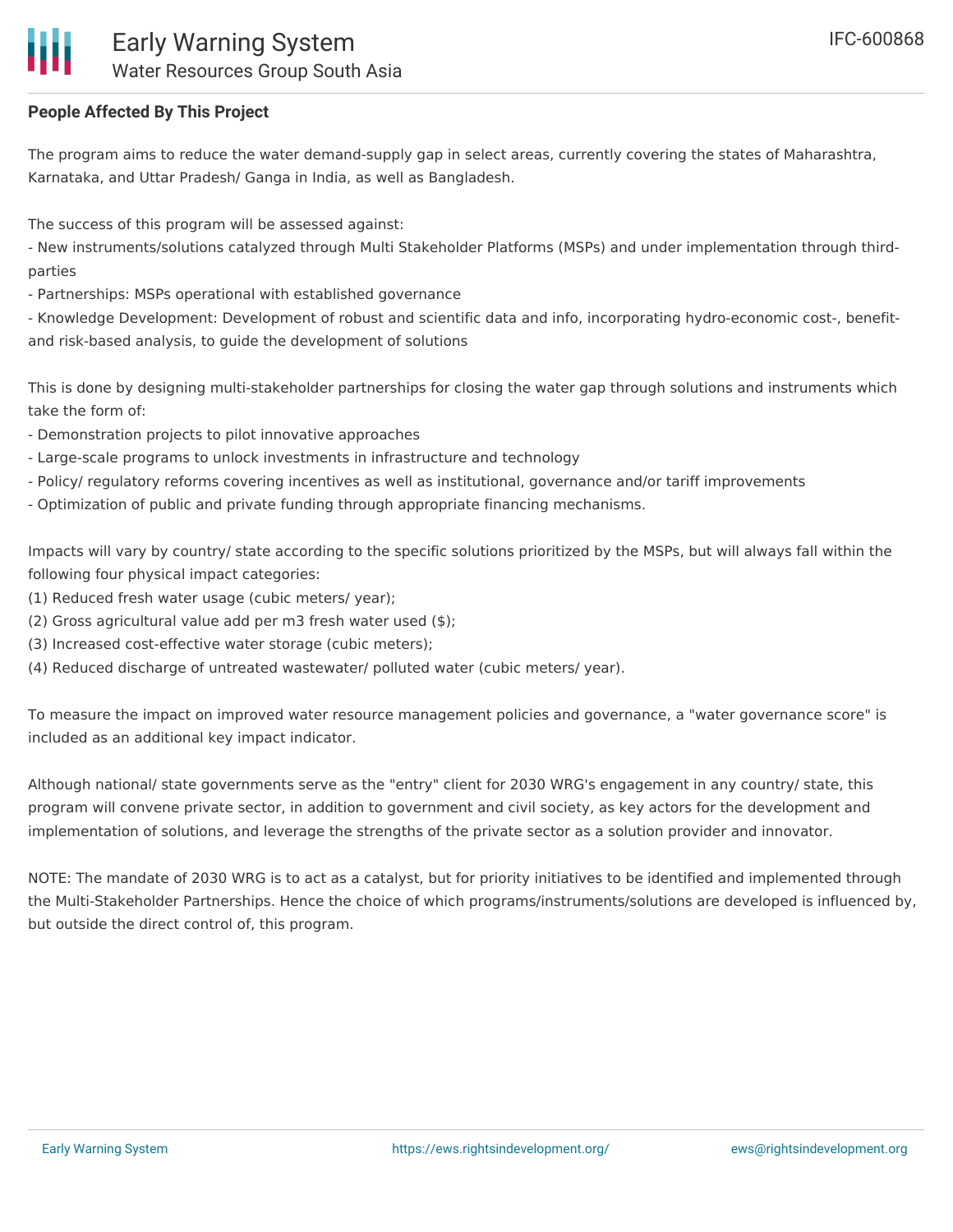

## **Investment Description**

• International Finance Corporation (IFC)

Estimated Total Budget \$3,900,000.00 (Project budget includes all project-funded activities)